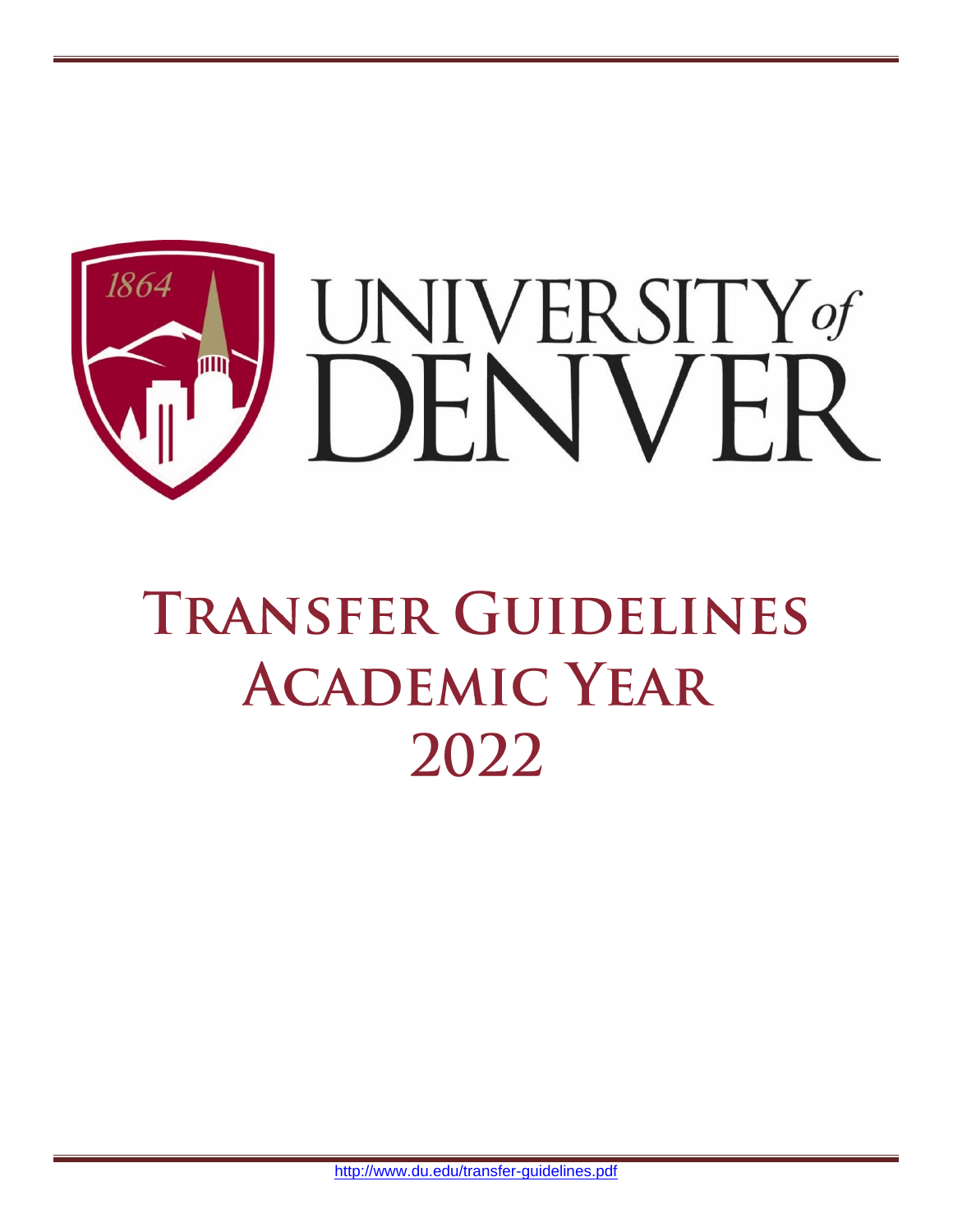#### **Admission Standards:**

Consideration for admission includes a competitive GPA (generally, a **3.0 or higher** in coursework that demonstrates a commitment to academic success), trends in grades, circumstances that may have influenced your academic performance in college, and other information included in your application.

#### **Transfer Application Requirements:**

- **Submit a completed Transfer Application**
	- o The Common Transfer Application can be found on our website [du.edu/apply/admission/apply/transfer](http://www.du.edu/apply/admission/apply/transfer)
- **Submit an open-topic essay** (included within the transfer application)
	- $\circ$  This is your chance to demonstrate your writing ability as well as add your personal information to the application. Why do you want to transfer to DU? What would you like us to know about you and your academic history and experiences? Perhaps you need to add context to what we see on your transcript. It is up to you.
- **Pay the \$65 non-refundable application fee**
	- $\circ$  Fee waivers may be considered on a case-by-case basis for demonstrated financial hardship
	- o TRIO students can have their advisor email us for a fee waiver
	- $\circ$  Active Duty and Military Veteran applicants will have their app fee waived automatically
	- $\circ$  Current Phi Theta Kappa Honor Society members qualify for fee waivers with proof of membership
- **Submit official transcripts from** *all* **college-level study attempted at previous and/or current institutions** *(including concurrent credit earned in high school)*

#### **If** *all* **your college transcripts combined show that you completed less than 30 graded semester credits (45 quarter credits), you must also submit:**

- A final/official high school transcript that shows your graduation date or G.E.D.
- Official ACT/SAT scores are optional. To learn more, go to **du.edu/test-optional**.

#### **Major-Specific Application Requirements:**

- **Business**: Submit a professional resume this may be emailed to: [admission@du.edu](mailto:admission@du.edu)
- **Music**: Complete an audition see [liberalarts.du.edu/lamont/admission-aid](https://liberalarts.du.edu/lamont/admission-aid) for audition requirements

#### **Optional:**

- Teacher, professor, advisor, and/or employer recommendations can be emailed to [admission@du.edu](mailto:admission@du.edu)
- Professional resumes can be emailed to [admission@du.edu](mailto:admission@du.edu) *(required for Business majors)*
- Create a [ZeeMee](https://www.zeemee.com/) account [\(https://www.zeemee.com/\)](https://www.zeemee.com/), a free service that allows you to upload photos, videos, and text to help bring your application to life. Just copy your ZeeMee link into your application or email it to [admission@du.edu](mailto:admission@du.edu)

#### **Available Terms and Deadlines:**

Transfer applications are considered on a **rolling, space-available basis**. All materials need to be received by the dates below; however, we strongly recommend submitting materials well before the deadline. Decisions are typically released within three weeks of receipt of all required documents.

| <b>Fall Quarter</b>                                                                                     | <b>Winter Quarter</b>                                                       | <b>Spring Quarter</b>                      | <b>Summer Quarter</b>                               |
|---------------------------------------------------------------------------------------------------------|-----------------------------------------------------------------------------|--------------------------------------------|-----------------------------------------------------|
| <b>Starts mid-September</b><br><b>Priority Deadline: April 1st</b><br><b>General Deadline: June 1st</b> | Starts early January<br>General Deadline: Oct. 15th<br><b>Limited Space</b> | Not currently available as a<br>start term | Starts mid-June<br><b>General Deadline: May 1st</b> |

 2197 S University Blvd 2197 S University Blvd Denver, CO 80208-9401<br>Phone: 303-871-2036 Fax: 303-871-3301 Phone: 303-871-2790 Fax: 303-871-2790 Prone: 303-871-2790 F Email: [admission@du.edu](mailto:admission@du.edu) Email: [INTLADM@du.edu](mailto:INTLADM@du.edu) [du.edu/admission](http://du.edu/admission) [du.edu/admission/international](https://www.du.edu/admission-aid/undergraduate/international-applicants)

 **Undergraduate Admission International Student Admission** Phone: 303-871-2790 Fax: 303-871-3522

 $\overline{2}$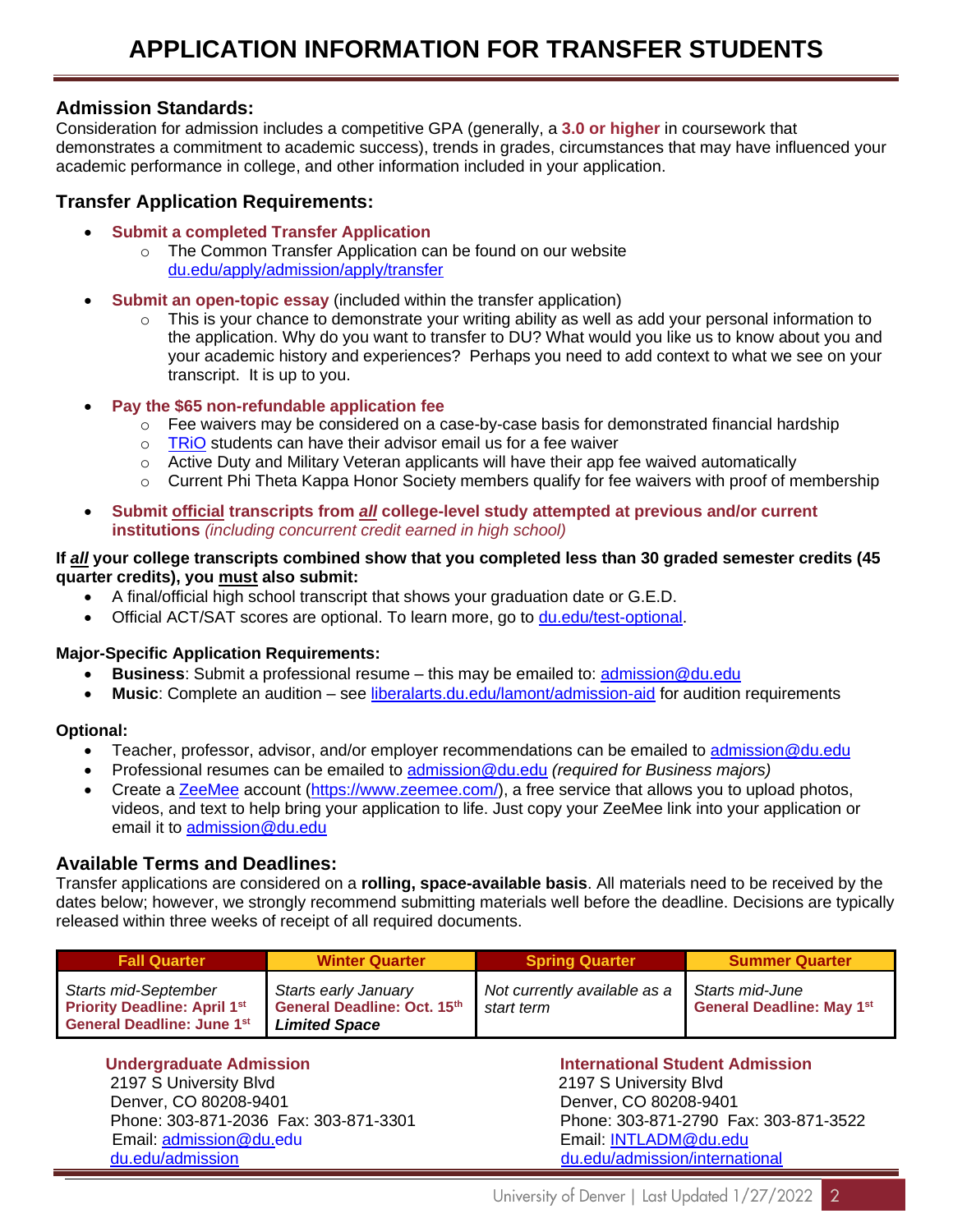## **Academic Merit Scholarships**

### **Merit Scholarships range between \$6,000 - \$21,000**

- Your application to the University of Denver will determine your admission as well as your eligibility for an Academic Merit Scholarship.
- Academic performance at your previous institution(s) weighs heavily in awarding scholarships; this includes GPA, trend in grades, and difficulty of coursework.
- A college GPA of *3.0 and higher* is competitive for the above merit scholarships.
- These awards are automatically renewable if the student continues full-time (between 12-18 credit hours) and remains in good academic standing (2.0 GPA).

# **Phi Theta Kappa Scholarship - \$2,500**

- This scholarship is available to transfer students who are members of Phi Theta Kappa (PTK) immediately prior to attending DU.
	- o *Submit proof of membership to Undergraduate Admission, either through a notation on the transcript, photo of membership certificate or confirmation from the PTK chapter advisor.* o *No separate scholarship application form is required.*
	- This award is separate, and in addition to Academic Merit Scholarships.
- This award is automatically renewable if a student continues full-time (between 12-18 credit hours) and remains in good academic standing (2.0 GPA).

# **Talent-Based Scholarships**

*Talent-based awards vary in amount and tend to be determined in early spring. Apply early for best consideration.*

**Art:** portfolio-based - information found by emailing [Jason.Kellermeyer@du.edu](mailto:Jason.Kellermeyer@du.edu) [| liberalarts.du.edu/art](https://liberalarts.du.edu/art/academics-admissions/admission-aid)

**Music:** audition-based - information found online at [liberalarts.du.edu/lamont/admission-aid](https://liberalarts.du.edu/lamont/admission-aid) *Music students are considered for a comprehensive scholarship that will take talent, academics, and financial need into consideration in lieu of the above Academic Merit Scholarships*

**Theatre:** audition-based - information found online at [du.edu/ahss/theatre/admission](https://www.du.edu/ahss/theatre/admission/) 

# **Need-Based Awards**

Need-based financial aid is determined using a number of factors, including family income, household size, assets, the number of siblings enrolled in college, and academic record. There are two required forms for need-based awards. We recommend that you submit these forms as early as possible in the application process for faster award packaging if admitted. *You do not need to wait for an admission decision to submit the FAFSA or CSS Profile.* 

➢ **Free Application for Federal Student Aid (FAFSA)** – determines eligibility for federal funding such as loans, Pell Grant, & work-study o **[fafsa.ed.gov](https://studentaid.gov/h/apply-for-aid/fafsa) DU School Code is 001371**

**Financial Aid** Phone: 303-871-4020 Fax: 303-871-2341 Email: [finaid@du.edu](mailto:finaid@du.edu) Web: [du.edu/financialaid](http://www.du.edu/financialaid)

- ➢ **CSS Profile** determines eligibility for institutional funding such as the **DU Educational Grant** and other need-based scholarships
	- o **[cssprofile.collegeboard.org](https://cssprofile.collegeboard.org/) DU School Code is 4842**

# **SCHOLARSHIP SEARCH:**

Utilize private scholarship searches to find additional funding opportunities that may supplement your financial aid award package [du.edu/financialaid/resources/scholarshipsearch](https://www.du.edu/admission-aid/financial-aid-scholarships/undergraduate-financial-aid/types-aid/grants-scholarships)

 $\overline{3}$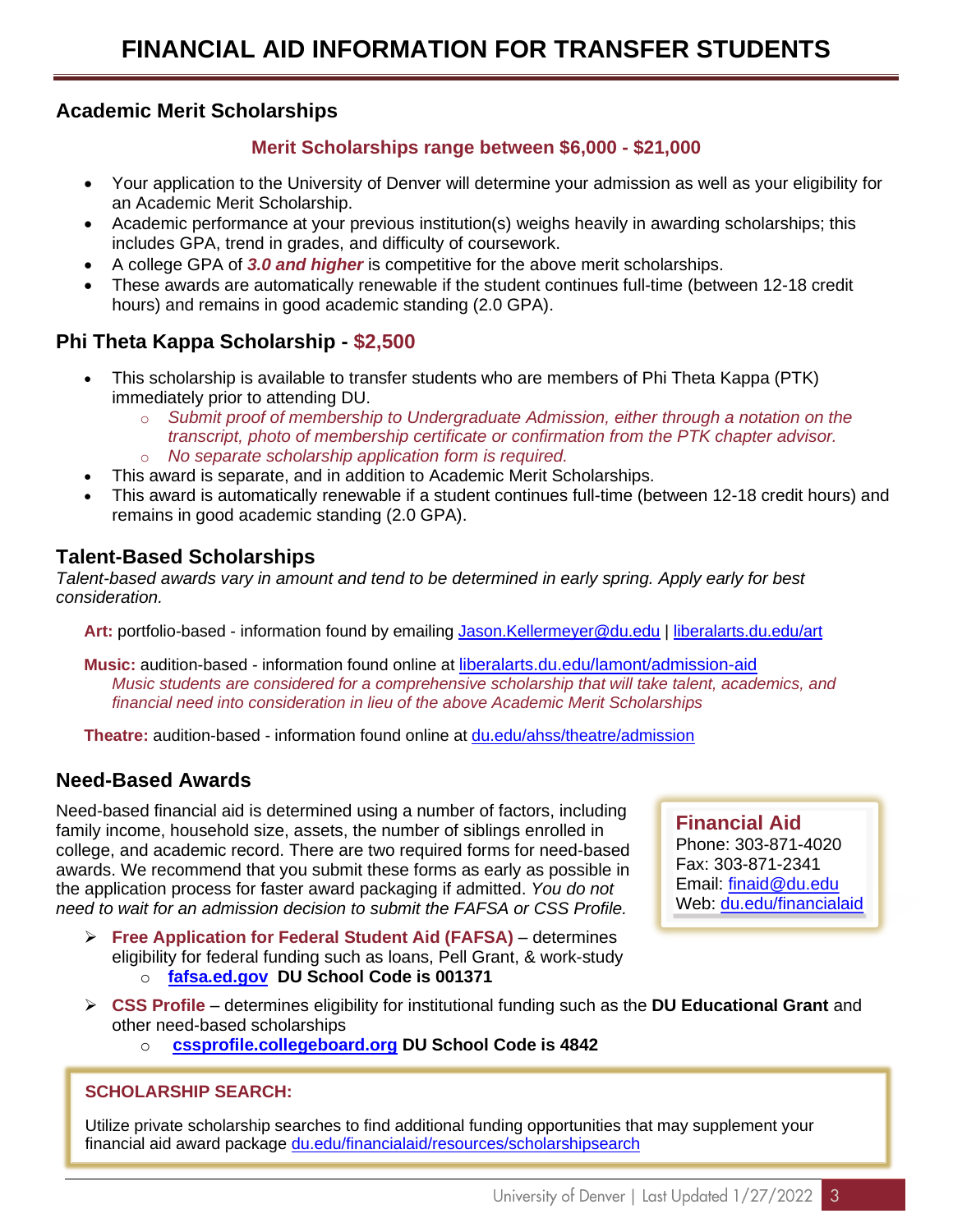# **VISITING, HOUSING, and STUDENT LIFE**

# **VISIT DU: [du.edu/visits](https://www.du.edu/admission-aid/undergraduate/visit) - 303-871-7711 - [admission@du.edu](mailto:admission@du.edu)**

Find out what makes DU an extraordinary place. We are currently offering both in-person and virtual visit options – sign up online and check us out.

Learn more about how DU is handling the COVID-19 pandemic here: *[du.edu/coronavirus.](https://www.du.edu/coronavirus)* 

# **HOUSING: [du.edu/housing](https://www.du.edu/housing/) - 303-871-2246 - [housing@du.edu](mailto:housing@du.edu)**

There is a two-year live-on requirement for your first two years out of high school, unless living with a parent or guardian close to campus. *For best availability, submit your application as early as possible.* Additional information and virtual tours are online.



[\\*Recovery Housing](https://www.du.edu/health-and-counseling-center/collegiate-recovery/index.html?utm_source=marketing-materials&utm_medium=print&utm_campaign=hcc%3Ecrc) is a community intended specifically for all students who are pursuing recovery from substance use and serves a community that is dedicated to a supportive recovery lifestyle.

\*[\\*The Transfer House,](https://www.du.edu/housing/buildings/tlc.html) home to the Transfer Living Community (TLC) is a house with mostly double rooms, located in the center of campus.

Both the Recovery Housing and The Transfer House require community applications in addition to the general housing application.

# **STUDENT LIFE: [du.edu/studentlife/engagement](https://www.du.edu/studentlife/engagement/) - 303-871-3111**

You will find a great variety of programs on campus that will help you get the most out of your DU experience personally, academically, and professionally. Below, you will find a sampling of these programs and resources:

#### **Academic**

- Academic Advising: [du.edu/studentlife/advising](https://www.du.edu/studentlife/advising/)
- Center for World Languages & Culture (CWLC): [du.edu/cwlc](https://www.du.edu/cwlc/index.html)
- Disability Services Program (DSP): [du.edu/dsp](http://www.du.edu/studentlife/disability-services)
- Learning Effectiveness Program: (LEP): individualized support for learning differences [du.edu/lep](http://www.du.edu/studentlife/learningeffectiveness)
- Math Center: [science.du.edu/math/math-center](https://science.du.edu/math/math-center)
- Research Center: [du.edu/urc](https://www.du.edu/urc/)
- Writing Center: [du.edu/writing/writingcenter](https://www.du.edu/writing/writingcenter/)

#### **Student Activities and Organizations**: [du.edu/campus-life/arts-activities/student-organizations](https://www.du.edu/campus-life/arts-activities/student-organizations)

- Access & Transitions support for 1<sup>st</sup> generation and underrepresented students[: studentaffairs.du.edu/access-transitions](https://studentaffairs.du.edu/access-transitions)
- Center for Community Engagement to advance Scholarship & Learning (CCESL): [du.edu/ccesl](https://www.du.edu/ccesl/)
- Club Sports, Intramural Sports, Fitness & Wellness: [ritchiecenter.du.edu/students](http://ritchiecenter.du.edu/students/)
- The Cultural Center: [du.edu/cme](https://www.du.edu/cme/)
- Office of Diversity and Inclusion at DU: [du.edu/diversity-inclusion](https://www.du.edu/diversity-inclusion/)
- Office of Internationalization (I House): [du.edu/intz](https://www.du.edu/intz/)
- **Pride** Portal: [du.edu/pride](https://www.du.edu/pride/)
- Religious & Spiritual Life: [du.edu/studentlife/religiouslife](https://www.du.edu/studentlife/religiouslife/)
- Sorority & Fraternity Life: [du.edu/studentlife/engagement/get-involved/fraternity-sorority-life](https://www.du.edu/studentlife/engagement/get-involved/fraternity-sorority-life.html)

#### **Student Support:**

- Collegiate Recovery Community (CRC): [du.edu/crc](https://www.du.edu/health-and-counseling-center/collegiate-recovery)
- Career & Professional Development: [du.edu/career](https://www.du.edu/career/)
- DU Information Technology: [du.edu/it](https://www.du.edu/it/)
- Health and Counseling Center: [du.edu/health](https://www.du.edu/health-and-counseling-center/index.html)
- Student Outreach & Support: [du.edu/studentsupport](https://www.du.edu/studentlife/studentsupport/index.html)
- Student Success Coaching: [du.edu/ace](https://www.du.edu/studentlife/advising/successresources.html)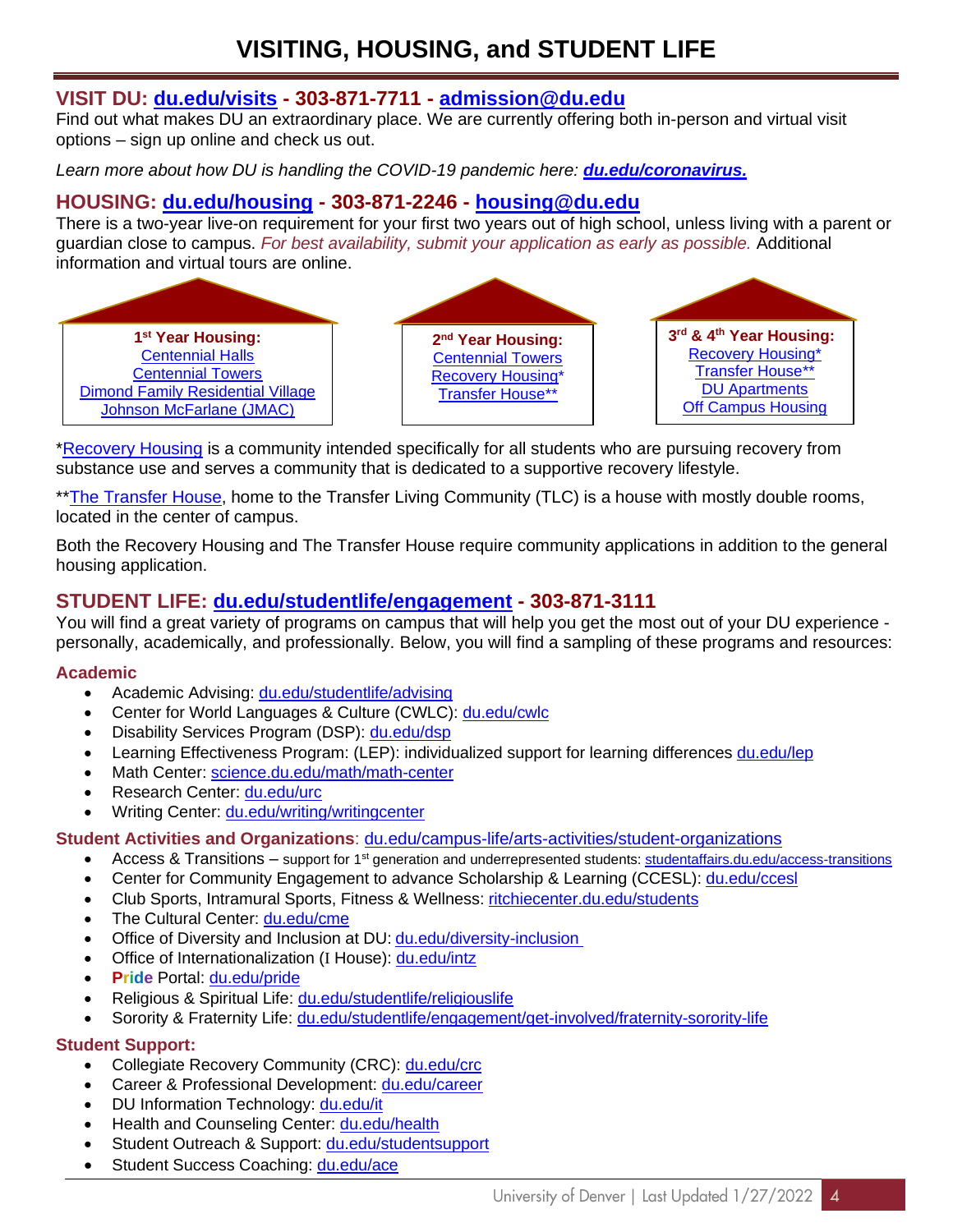# **VETERAN BENEFITS and SERVICES**

There are a variety of financial benefits and student services available to military, veterans, and their dependents, including Yellow Ribbon funding. You will need to apply for your VA education benefits online through the VA at [benefits.va.gov/gibill/apply.asp](https://www.benefits.va.gov/gibill/apply.asp) *and* DU at [du.edu/registrar/gibill.](https://www.du.edu/registrar/gibill.html) It is best to contact our Military Programs Coordinator at 303-871-4878 for more information.

*As a small thank you for your service, the \$65 application fee for Common App and Pioneer App is waived for all active duty and veteran applicants.*

303-871-4878 | [VACertify@du.edu](mailto:VACertify@du.edu) 303-871-2074 | [veterans@du.edu](mailto:veterans@du.edu) [du.edu/registrar/gibill](https://www.du.edu/registrar/gibill.html) [du.edu/veterans](https://www.du.edu/veterans/)

**Veteran Benefits:** (VA Paperwork) **Veteran Services:** (Student Services)

For admission purposes, please submit military transcripts (preferred) or your DD214.

- Military transcripts are certified documents that can help us understand your military training and qualifications. You may request to have a **Joint Serviced Transcript** (JST) sent electronically.
	- o Air Force personnel do not have a JST, so you must request transcripts from the Community College of the Air Force (CCAF) to show military training. Use the [transcript order form](http://www.airuniversity.af.mil/barnes/ccaf) to have an official copy mailed to us.

# **STUDY ABROAD: [du.edu/abroad](https://www.du.edu/abroad/) - 303-871-4912 - [duabroad@du.edu](mailto:duabroad@du.edu)**

The University of Denver strongly invests in study abroad because we believe as many students as possible should have the opportunity to discover how education really comes to life in an international context.

- Undergraduate students are eligible for the Cherrington Global Scholars Program after attaining Junior status (90 quarter hours) and 3.0 GPA at DU – **a minimum of 2 quarters of fulltime enrollment must be completed at DU before studying abroad.**
- Advising is available to determine how study abroad credits will be applied to your degree.
- **It is recommended to begin advising a year in advance of your study abroad term.**

*Cherrington Global Scholars receive benefits that help offset additional costs associated with studying abroad, such as airfare stipends and visa fee coverage*

# **GUIDED PATHWAYS: [du.edu/registrar/transfer-studyabroad/cccsguide](https://www.du.edu/registrar/transfer-studyabroad/cccsguide.html)**

The University of Denver is beginning to review the Degrees with Designation for the schools in the Colorado Community College System. This will enable students to see how courses taken in the community college system will work within given majors. As more majors complete the review process, they will be added to the website above.

# **THE QUARTER SYSTEM: [du.edu/registrar/calendars-deadlines](https://www.du.edu/registrar/calendars-deadlines)**

The University of Denver runs on a **quarter system**. The academic year consists of three 10-week quarters and an optional summer quarter.

| <b>Fall Quarter</b>                                       | <b>Winter Break</b> | <b>Winter Quarter</b>                               | <b>Spring Break</b> | <b>Spring Quarter</b>                            | <b>Summer</b><br><b>Break/Optional</b><br>Quarter |
|-----------------------------------------------------------|---------------------|-----------------------------------------------------|---------------------|--------------------------------------------------|---------------------------------------------------|
| September $11^{\text{th}}$ –<br>November 23 <sup>rd</sup> | $~5$ weeks          | January $3^{\text{rd}}$ –<br>March 18 <sup>th</sup> | $~1$ week           | March 28 <sup>th</sup> –<br>June 9 <sup>th</sup> | June $13th$ –<br>August 19 <sup>th</sup>          |

Full time status is between 12-18 credit hours. The majority of courses are 4 credit hours; a typical course load is 3-4 courses.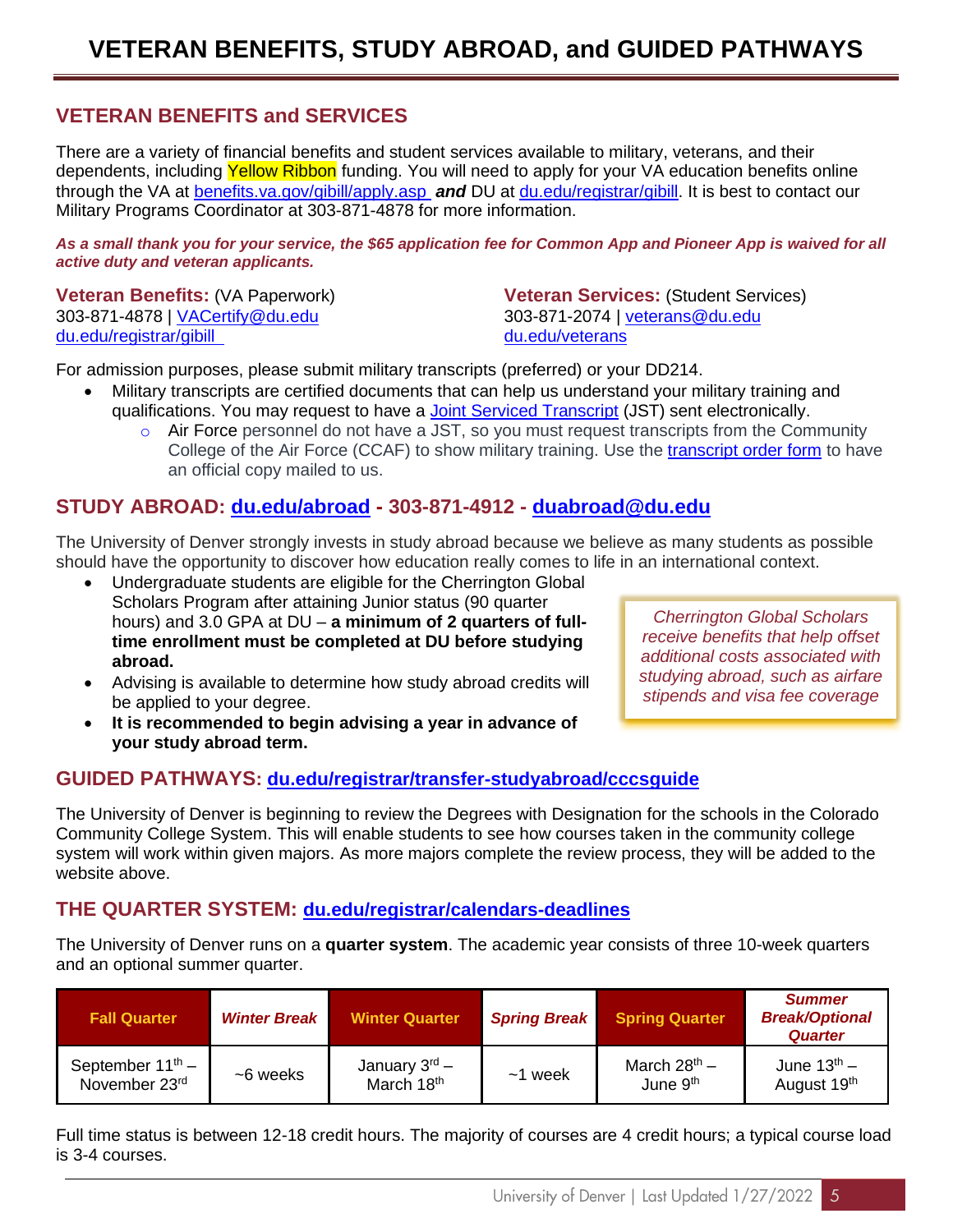# **TRANSFERABILITY OF COURSES**

- College-level courses
- Similar content to what is offered at the University of Denver
- A grade of C- (1.7) or better must be earned
	- o Pass/Fail courses can transfer *if* a pass is equivalent to a C- (1.7) or better
	- o Grades do not transfer and are not included in a student's University of Denver GPA
- Official transcripts must be submitted from each institution
- CLEP and DSST exams are not accepted for credit

# **HOW CREDIT IS APPLIED**

• Courses may transfer in as **Common Curriculum**, major/minor requirements, or electives

*Our Bulletin is a great resource to view major/minor options, requirements, and course descriptions: [bulletin.du.edu](http://bulletin.du.edu/undergraduate/majorsminorscoursedescriptions/traditionalbachelorsprogrammajorandminors/)*

*You can also access our Custom Viewbook to get information about majors, minors, and life at DU: [customviewbook.du.edu](https://customviewbook.du.edu/wizard)*

- o Common Curriculum requirements are part of our liberal arts philosophy, offered across many disciplines, and are required across all majors (see next page for suggested courses)
- **[go.du.edu/transfers](https://go.du.edu/transfers)** allows you to search for transferable courses as well as Advanced Placement (AP) and International Baccalaureate (IB) score conversions
	- o The **Colorado Community College System** is the most complete in terms of transferable course listings. If you do not see a course for your specific school, please check for a similar title under the Colorado Community College System
	- $\circ$  The absence of a particular course or institution does not necessarily mean that the course is not transferable – this is not a complete list of transferable courses
	- o Courses and institutions will continue to be added, as DU equivalents are determined
	- o Course equivalents are determined by available course descriptions. Keep your syllabi, as you may submit them to determine more specific placement of courses
- Military coursework that is listed on an official Joint Services transcript or Air Force Community College transcript may be approved by the most closely related department at the University of Denver

| <b>Type of Credit</b>                       | <b>Maximum Transferable Credit</b>    |
|---------------------------------------------|---------------------------------------|
| Advanced Placement (AP)                     | 45 quarter hours                      |
| International Baccalaureate (IB)            | 45 quarter hours                      |
| Community College/Junior College (2-yr)     | 96 quarter hours (64 semester hours)  |
| Any combination of AP/IB/2-Yr/4-Yr/Military | 135 quarter hours (90 semester hours) |

- **The University of Denver uses quarter hours or quarter credits** (instead of semester credits)
	- $\circ$  When the original college or university is not on the quarter system, the transfer credits will be converted to quarter hours **1 semester hour = 1.5 quarter hours**
- **The final 45 credits must be earned** *in residence* **at the University of Denver** (meaning you cannot transfer in credits from other institutions in your last year of study)
	- Partner programs within our study abroad program will count as *in residence* if you are traveling abroad your senior year

**A more detailed listing of transfer credit policies is available online: [du.edu/registrar/other-student](https://www.du.edu/registrar/other-student-services/transfer-study-abroad-credits)[services/transfer-study-abroad-credits](https://www.du.edu/registrar/other-student-services/transfer-study-abroad-credits)**